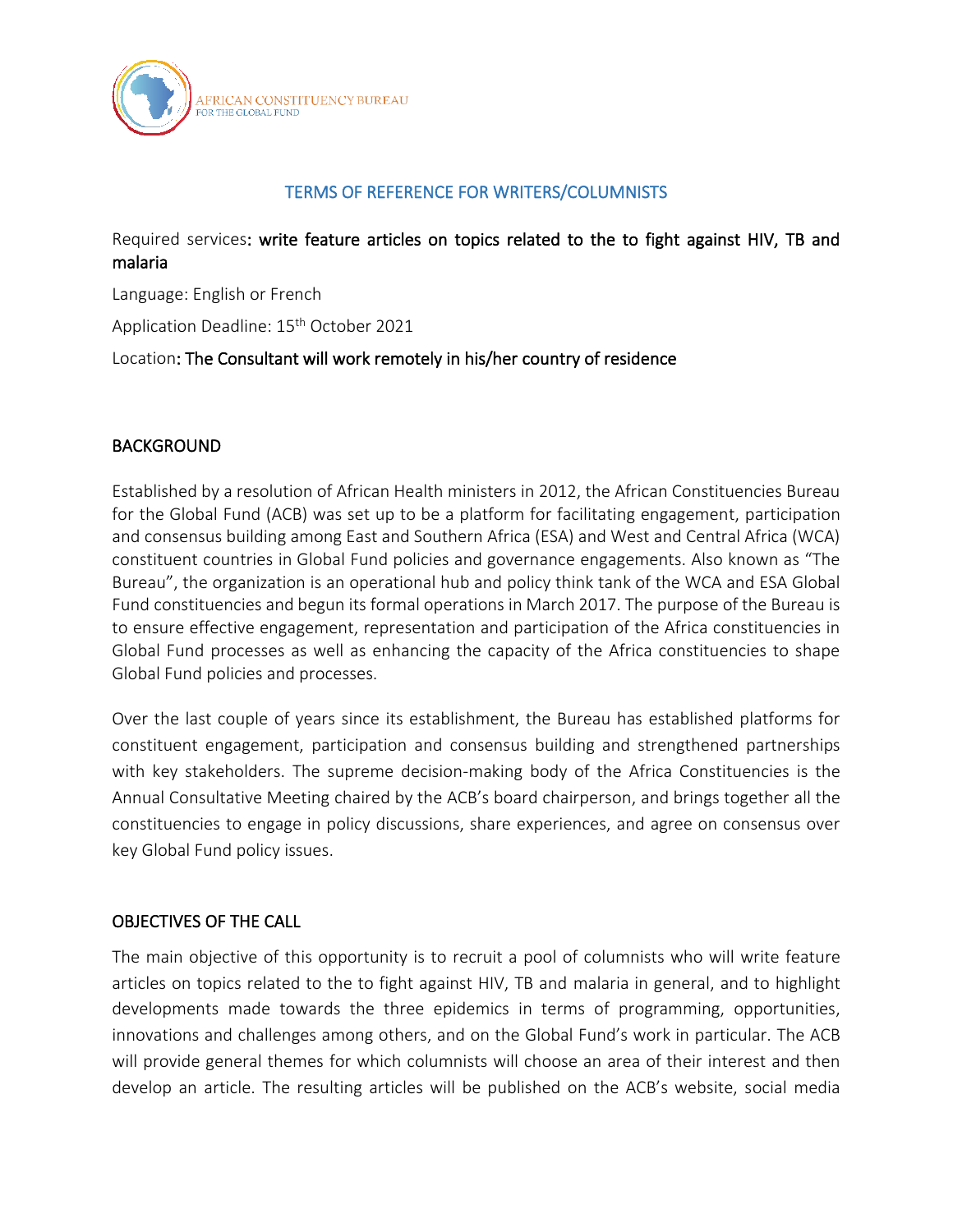platforms and on the newsletter.

The specific objectives are to:

- Inform and educate the general public on progress being made in the fight against HIV, TB and malaria;
- Contribute to debates on what Africa needs to focus on to achieve Goal 3 of the Sustainable Development Goals and Universal Health Coverage for all by 2030;
- Engage in discussions and Highlight innovations and opportunities available to Africa to ensure greater impact, while detailing challenges needed to be scaled by the continent; and
- Share lessons learned and case studies of successful interventions to promote South-to-South learning.

# TASK OF THE WRITER

Under this assignment, the columnists are expected to :

1. Write topical, analytical and professional articles on global health with a special emphasis on African matters, with a focus on HIV, TB and malaria that, where necessary, acknowledge the sources of information based on research in order to align with contemporary global health issues

2. The articles should not be more than 3 pages. The font size should be of 12pt, Times New Roman; space 1.15, normal margin.

3. The columnist is expected to write two articles per month

# REPORTING

The columnists will liaise, coordinate their work with the ACB through the Communications Specialist, and occasionally work with the Policy Analysts and the Strategic and Information specialists.

# **TOPICS**

Columnists are encouraged to write compelling articles on topics as per the themes provided, and may include but will not be limited to;

- Health financing, including innovative and domestic resource mobilization
- Country ownership in the operationalization of Global Fund grants and other available resources

UNDP, Regional Service Center for Africa, DRC Street, Addis Ababa, Ethiopia OFFICE: +251-115571649|FAX: +251-115571641| WEB: africabureau.org FACEBOOK: ACB4GF|TWITTER: @acb4gf | info@africanconstituency.org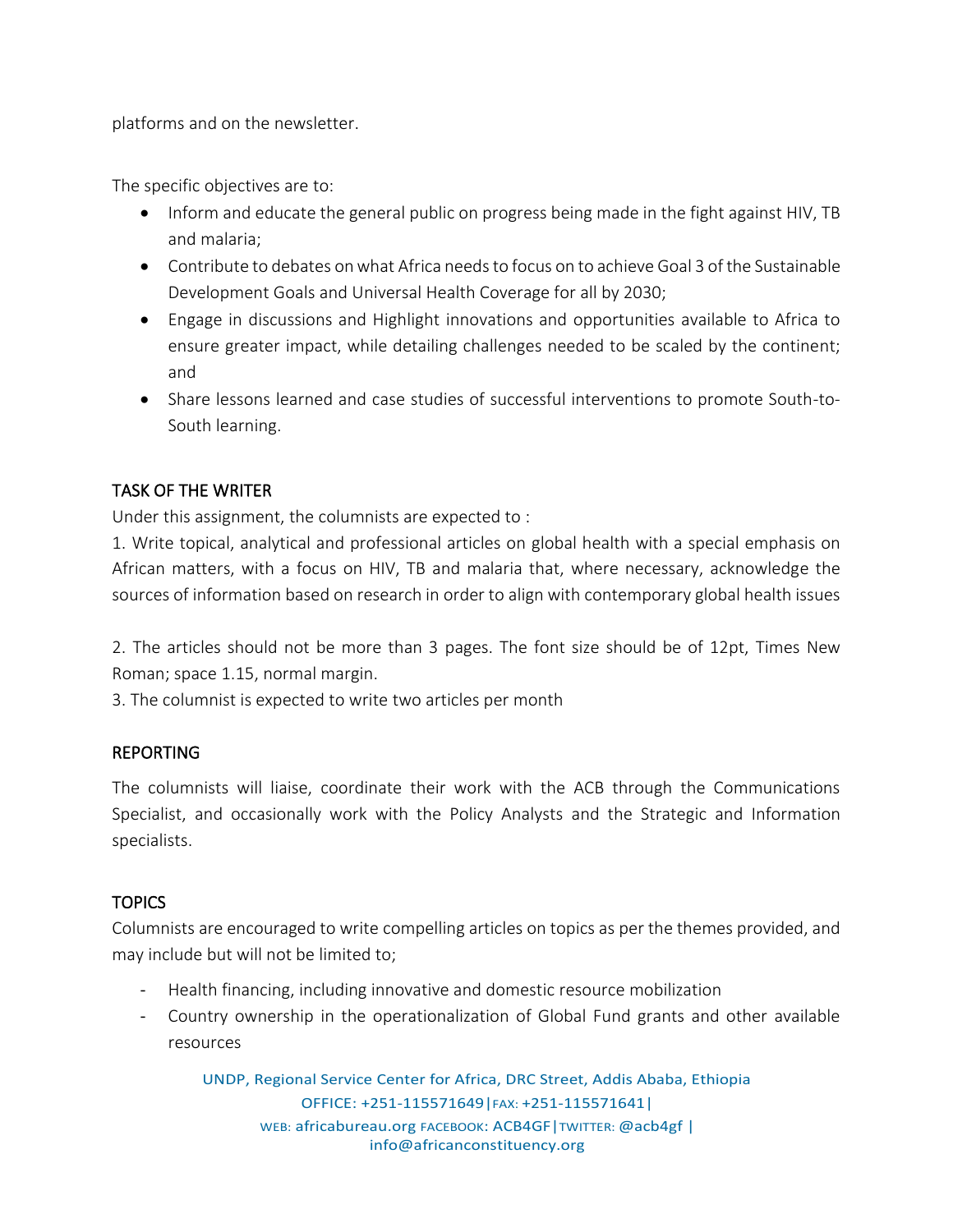- Sustainability of funding and interventions
- Embedment of gender, human rights and equity across the three diseases
- Resilient and Sustainable Systems for Health
- Pandemic preparedness and Response Challenging Operating Environments and Additional safeguarding policies
- Global Funds' grants implementing entities as principal and sub-principal recipients
- Upcoming big events such as: partnership forum, the board meetings, replenishment sessions, etc.

### TIME FRAME:

October to December 2021

## LANGUAGES:

The articles should be written in English or in French.

#### QUALIFICATIONS AND SKILLS

- University degree in communications, social sciences, public health, health economics, governance medical school or global health delivery, etc. A master degree or extensive experience in health sector policy related work or health strategic information would be an added advantage.
- Good understanding of the Global Fund ecosystem and knowing ESA/WCA constituencies would be an advantage
- At least 5 years of progressive relevant work experience in a related field
- Previous results-based articles writing experience
- High level proficiency in standard computer software, in particular, Microsoft Word and Publisher
- Excellent written and oral communication skills in English or French
- Demonstrated ability to meet deadlines and/or to avail him/herself within a minimum time

## APPLICATION PROCEDURE

- Application letter with a topic(s) in mind detailing why you are interested to write on such a specific topic

UNDP, Regional Service Center for Africa, DRC Street, Addis Ababa, Ethiopia OFFICE: +251-115571649|FAX: +251-115571641| WEB: africabureau.org FACEBOOK: ACB4GF|TWITTER: @acb4gf | info@africanconstituency.org